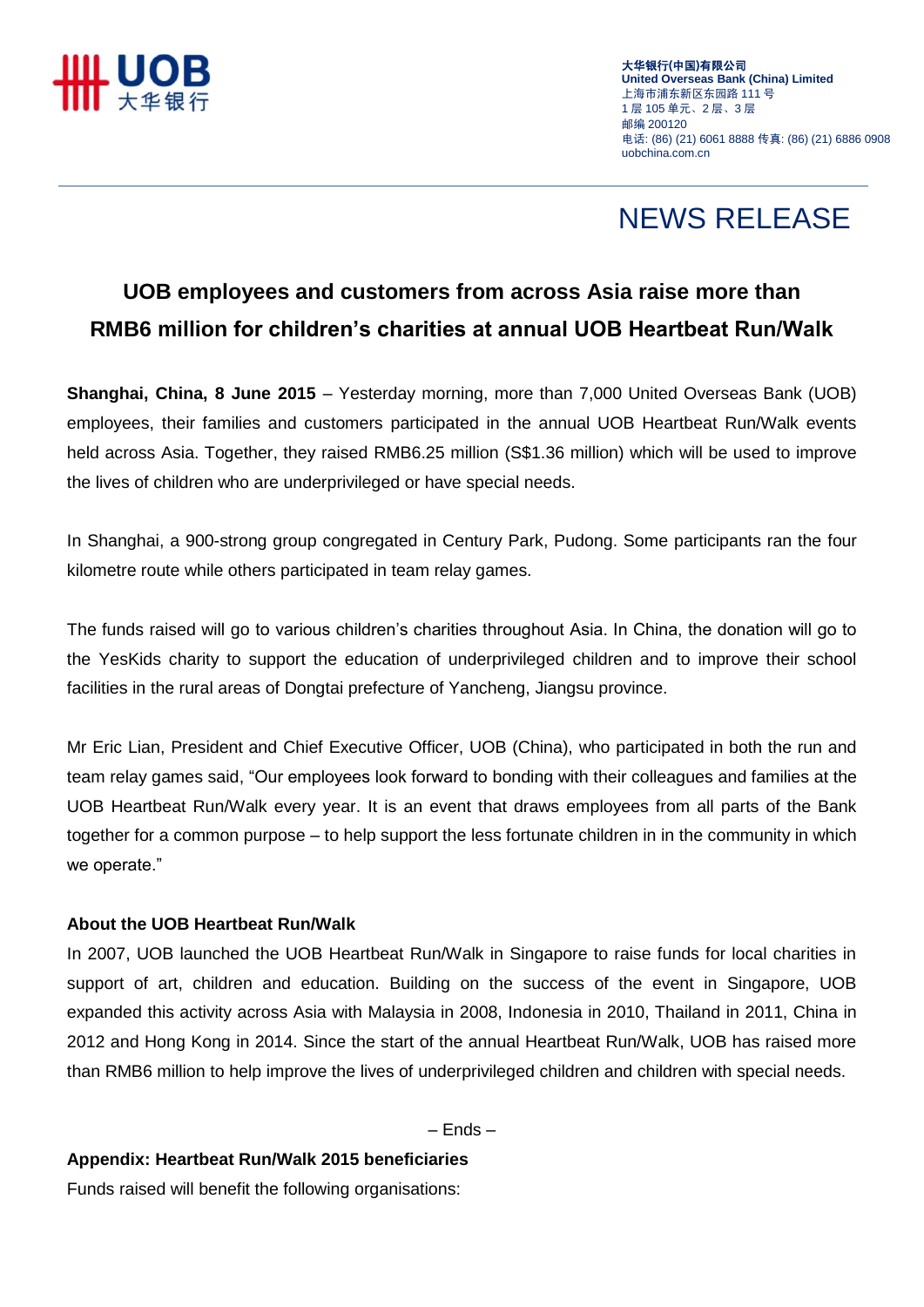

大华银行**(**中国**)**有限公司 **United Overseas Bank (China) Limited** 上海市浦东新区东园路 111 号 1 层 105 单元、2 层、3 层 邮编 200120 电话: (86) (21) 6061 8888 传真: (86) (21) 6886 0908 uobchina.com.cn

# NEWS RELEASE

#### **China**

YesKids charity to support the education of underprivileged children in rural areas and to improve their school facilities in Dongtai prefecture of Yancheng, Jiangsu province.

#### **Hong Kong**

Children"s Cancer Foundation to support its education and creative arts therapy programmes such as "Medical Art Work Manual" and "Dance Movement Therapy" for young cancer patients.

#### **Indonesia**

Kick Andy Foundation, Municipality of Bandung, and the Yayasan Penyantun Wyata Guna Foundation, to provide educational materials and improve classroom facilities for underprivileged children living in West Java, and to improve a playground in Bandung city.

#### **Malaysia**

Angel"s Children Home, Shelter Home for Children, Dignity for Children Foundation and the Penang Cheshire Home, to run education, life skills and art programmes for underprivileged children.

#### **Singapore**

Association for Persons with Special Needs (APSN) Katong School, Movement for the Intellectually Disabled in Singapore (MINDS) Towner Gardens School and Pathlight School, to support their art education and development programmes.

#### **Thailand**

Three cancer institutions under the ART.for.CANCER by comeonireal programme – the Siriraj Foundation for cancer patients of Siriraj Hospital, the Ramathibodi Hospital Foundation and the National Cancer Institute.